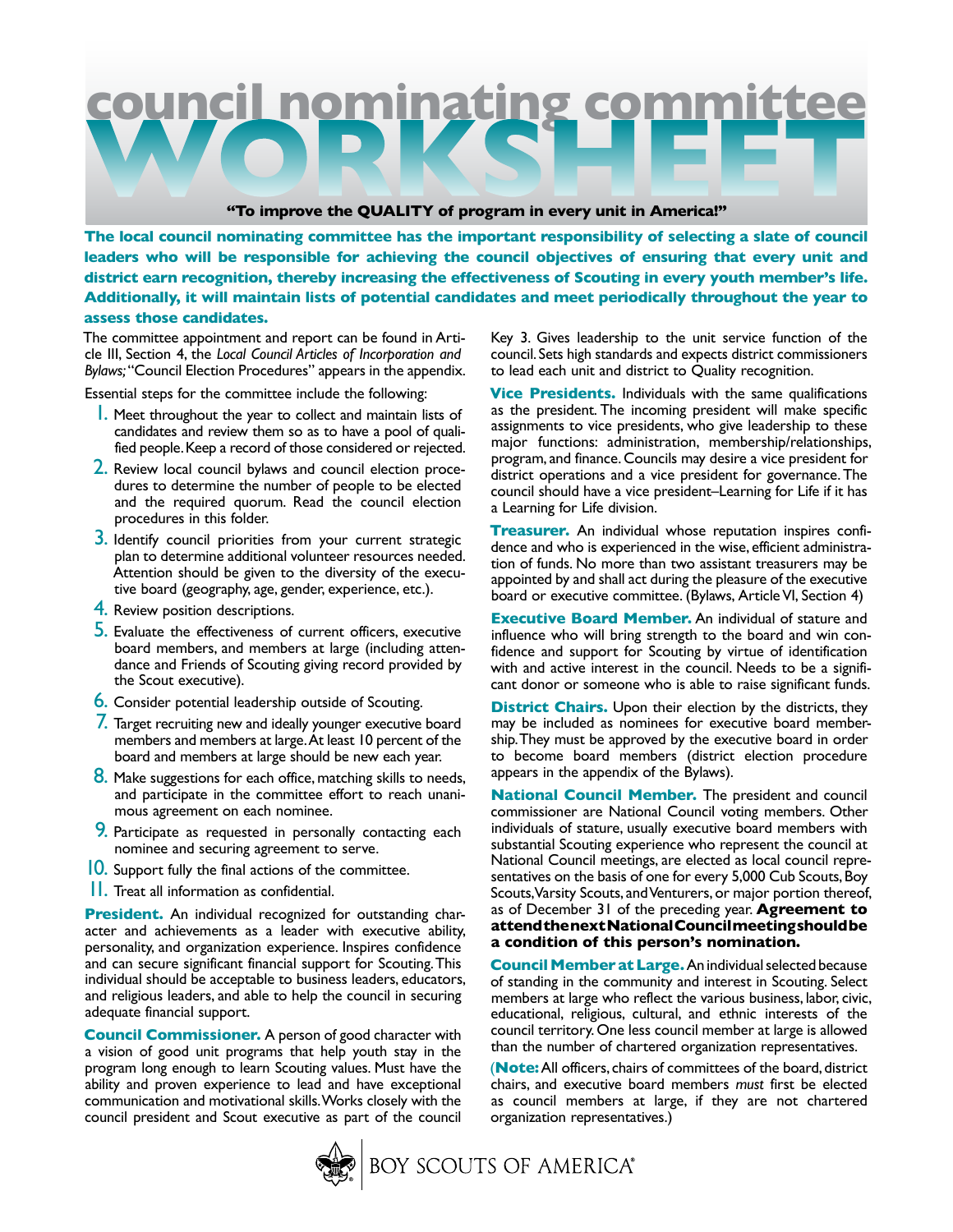

# **COUNCIL ELECTION PROCEDURES**

#### **(Nothing listed below is intended to replace or supersede a council's formally adopted bylaws.)**

### **Purpose**

To elect council members at large, associate and honorary members of the local council, regular members of the executive board, officers of the corporation other than the Scout executive, and local council representatives to the National Council.

### **Those eligible to vote**

- 1. Registered chartered organization representatives currently and officially representing chartered organizations within the council's geographical boundaries.
- 2. Registered, duly elected council members at large.

### **Time of elections**

The date, time, and place of the annual business meeting of the local council is specified by the executive board of the corporation as prescribed by the council's bylaws.

### **Process**

1. At least 90 days prior to the date set for the annual business meeting of the local council, the president shall appoint a nominating committee, subject to board approval, of not fewer than three active council members who are not then officers. Consideration may be given to adding a former council president and the inclusion of one

or two people of the highest community stature who are not active members of the local council.

- $2.$  The members of the nominating committee will be identified to council Scouters between 60 and 45 days prior to the annual council business meeting so that names may be given to them for consideration.
- 3. Suggested nominees from registered local council Scouters are to be considered if they are received in writing no less than 30 days prior to the annual business meeting. Those who offer names to the nominating committee should supply some background information but should **not** have secured the permission of the person to be nominated and to serve if elected.
- 4. The nominating committee will meet with the Scout executive, serving as the secretary and having no vote, for the purpose of selecting a slate of nominees for election.
- 5. Nominations received in writing within the allowable time from Scouters not on the nominating committee are given serious consideration. Each such nomination should be acknowledged with a brief letter of thanks and the assurance that the candidate will be considered.
- 6. To provide a fair and orderly nominating process, nominations will not be accepted from the floor at the time of election.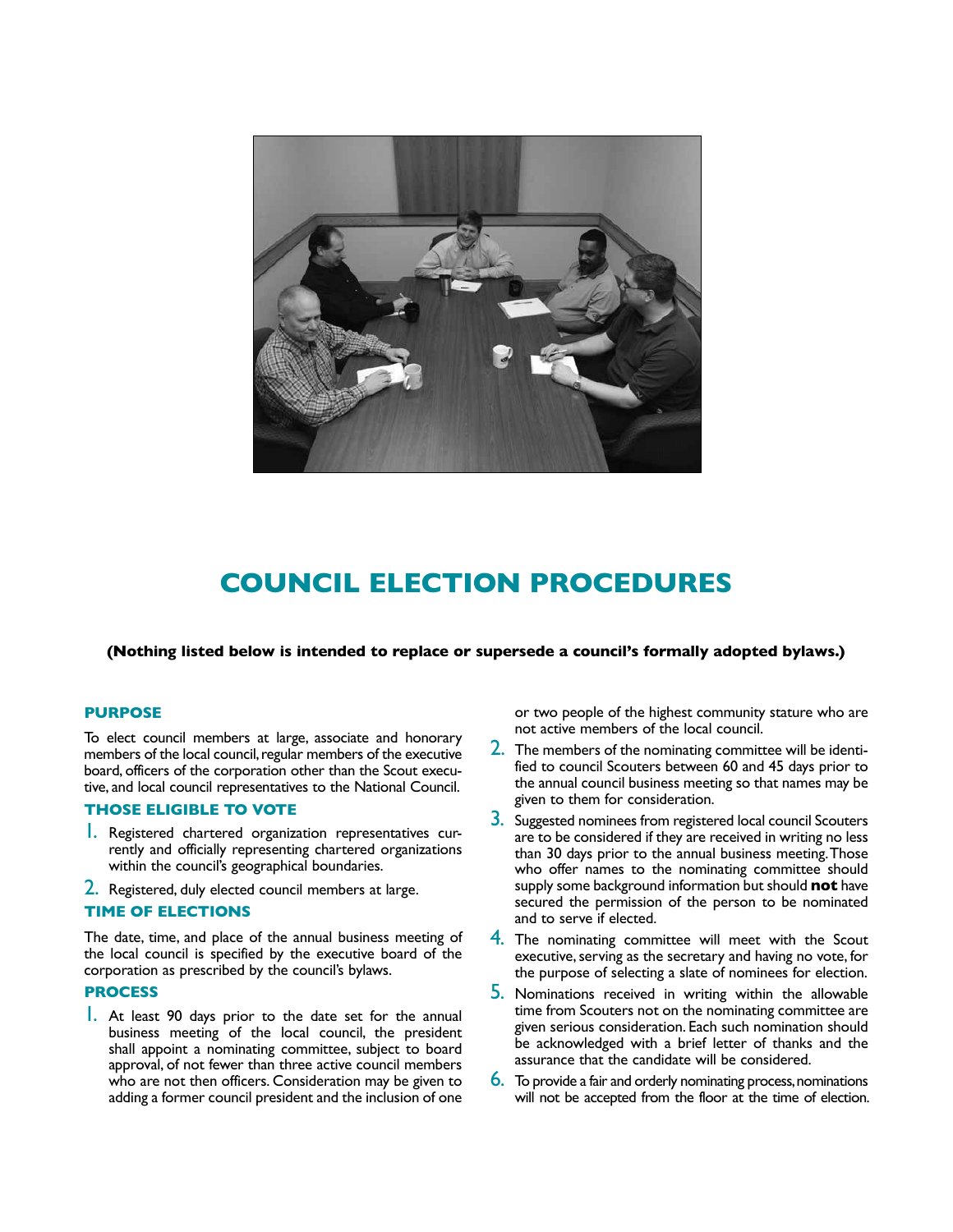This procedure also permits sufficient time to consider in advance all aspects of a nominee's suitability to serve.

7. The nominating committee will select a slate consisting of no more than the authorized number of persons for each of the following categories: executive board members, council members at large, associate and honorary members, local council representatives to the National Council; however, the committee may elect not to completely fill the associate and honorary member categories.

The nominating committee will then ensure that sufficient copies of the ballot are printed and that one is provided to each official voting member present at the local council annual business meeting. The order of listing the ballot is as follows:

Council members at large

Associate and honorary members

Executive board members and advisory council members

Local council representatives to the National Council

8. Following the elections, notify those elected, congratulate each, and register those who are not already registered as active members of the Boy Scouts of America.

### **Details and contingencies**

- 1. Newly elected officers and local council members at large take office immediately following the meeting where they are elected.
- 2. Should any portion of the nominating committee's report be rejected, another slate must be presented at a subsequent meeting. The new slate may or may not reflect different candidates and is once again based upon the nominating committee's recommendations. Whenever a slate is rejected, a meeting to consider the new slate must be held no more than 60 days after the annual business meeting. During that period, the nominating committee should review any write-in nominations and comments from the meeting where the slate was rejected and address the concerns leading to the rejection of the original slate.

Formal notice of the rescheduled meeting, stating the purpose, etc., should be sent to eligible voters. The nominating committee should, at the rescheduled meeting, be called upon by the president to proceed with that portion (or portions) of the election that was not completed.

- **3.** In the event that a resolution is still not obtained, the process described in "2" above will be followed once more. Failing resolution the second time, the president may (a) elect to entertain a motion to follow the process in "2" above once again, or (b) dismiss the present nominating committee and appoint a new one which will meet and draw up a slate to be presented according to the guidelines above.
- 4. Because regular members of the executive board and council members at large take office immediately following the local council annual business meeting (Bylaws, Article III, Section 2, Clause 1, and Article IV, Section 3), they assume office as soon as the local council annual business meeting is adjourned.
- 5. Voting should be done by ballot. The nominating committee's slate, having been printed and distributed to eligible voters at the meeting, may be used as an official ballot, should there be the need.

The chair of the nominating committee may "move the acceptance of the category under consideration and instruct the secretary to cast a unanimous ballot for the proposed nominees." If this motion is carried, there is no need to collect the printed ballots.

If the ''unanimous ballot'' motion is defeated, the president immediately will appoint tellers from among the active, registered members present to collect and tally the ballots. It may be helpful to have eligible voters sign their names so that their eligibility can be checked.

### **year-round committee**

The nominating committee should also function year-round to help cultivate future new executive board members and to assist when vacancies occur between local council annual meetings.

#### **Sample Installation of Executive Board**

"Would everyone please rise and give the Scout sign as you repeat the board oath as officers and executive board members?

"I, (state your name), do solemnly pledge that I will fulfill the duties of my position in the \_\_\_ Council, Boy Scouts of America, to the best of my ability. I will support our officers and will abide by the council's bylaws, the principles and policies of the National Council, and the ideals as found in the Scout Oath and Law."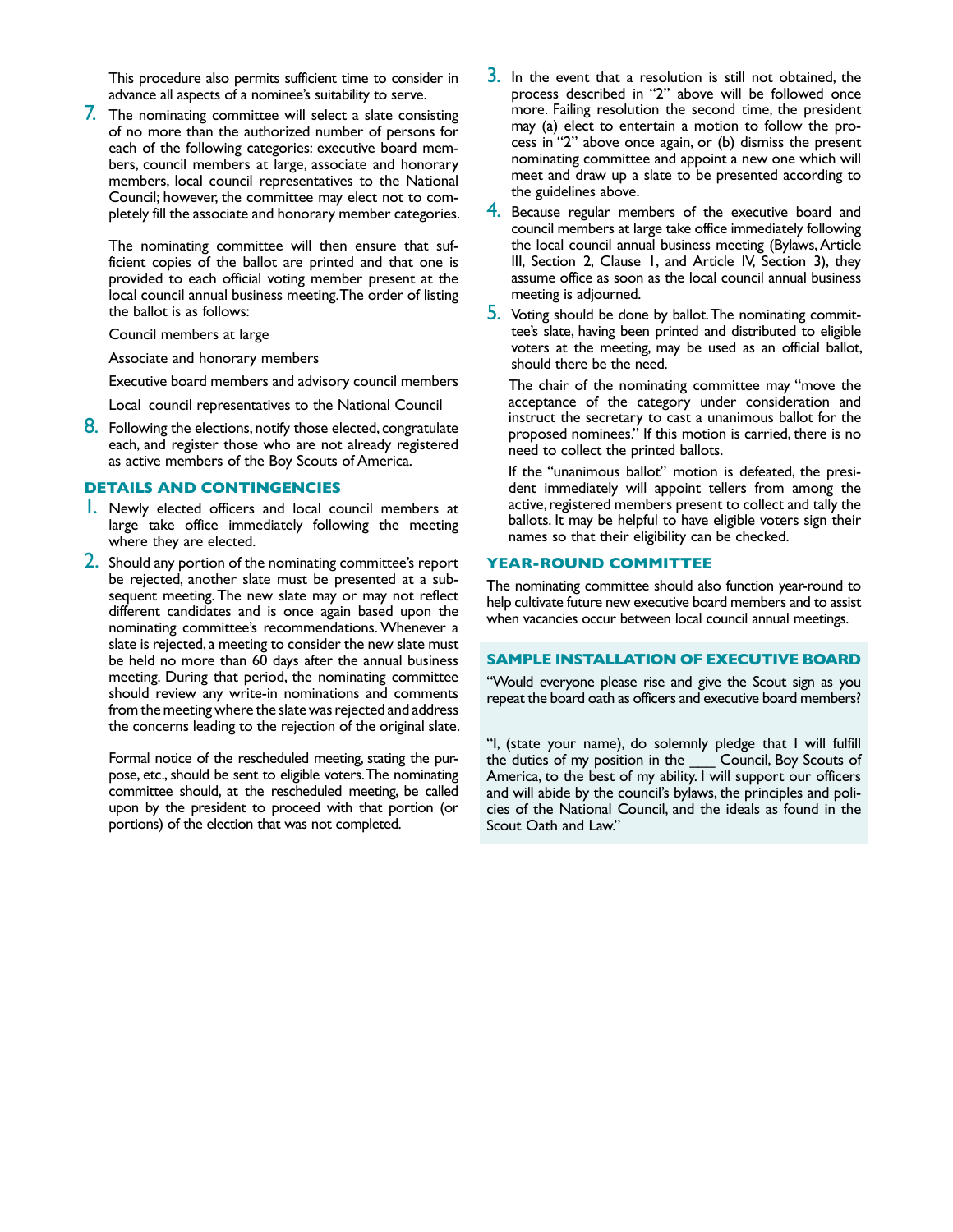# **PRESENT ELECTED OFFICERS AND MEMBERS**

(Our council bylaws call for \_\_\_\_\_\_\_\_ vice presidents.)

Number

**CONFIDENTIAL Tear off and destroy this page after filling out the Council Nominating Committee Report Worksheet.**

|                                                                                                     |                          |                                  |           | To be filled in by<br>Scout executive |           | To be filled in by<br>nominating committee member |                   |                     |          |
|-----------------------------------------------------------------------------------------------------|--------------------------|----------------------------------|-----------|---------------------------------------|-----------|---------------------------------------------------|-------------------|---------------------|----------|
| Current Board                                                                                       |                          |                                  |           | Effectiveness                         |           | <b>General Effectiveness</b>                      |                   |                     |          |
| <b>NAME</b>                                                                                         | Number of Board Meetings | <b>OFFICE</b>                    | <b>FR</b> | <b>MS</b>                             | <b>PR</b> | Out-<br>standing                                  | Satis-<br>factory | Unsatis-<br>factory | Inactive |
|                                                                                                     |                          | President                        |           |                                       |           |                                                   |                   |                     |          |
|                                                                                                     |                          | Council<br>Commissioner          |           |                                       |           |                                                   |                   |                     |          |
|                                                                                                     |                          | Vice President I                 |           |                                       |           |                                                   |                   |                     |          |
|                                                                                                     |                          | Vice President 2                 |           |                                       |           |                                                   |                   |                     |          |
|                                                                                                     |                          | Vice President 3                 |           |                                       |           |                                                   |                   |                     |          |
|                                                                                                     |                          | Vice President 4                 |           |                                       |           |                                                   |                   |                     |          |
|                                                                                                     |                          | Vice President 5                 |           |                                       |           |                                                   |                   |                     |          |
|                                                                                                     |                          | Vice President 6                 |           |                                       |           |                                                   |                   |                     |          |
|                                                                                                     |                          | Vice President 7                 |           |                                       |           |                                                   |                   |                     |          |
|                                                                                                     |                          | Vice President 8                 |           |                                       |           |                                                   |                   |                     |          |
|                                                                                                     |                          | Treasurer                        |           |                                       |           |                                                   |                   |                     |          |
|                                                                                                     |                          | <b>Executive Board</b><br>Member |           |                                       |           |                                                   |                   |                     |          |
|                                                                                                     |                          |                                  |           |                                       |           |                                                   |                   |                     |          |
|                                                                                                     |                          |                                  |           |                                       |           |                                                   |                   |                     |          |
|                                                                                                     |                          |                                  |           |                                       |           |                                                   |                   |                     |          |
|                                                                                                     |                          |                                  |           |                                       |           |                                                   |                   |                     |          |
|                                                                                                     |                          |                                  |           |                                       |           |                                                   |                   |                     |          |
|                                                                                                     |                          |                                  |           |                                       |           |                                                   |                   |                     |          |
|                                                                                                     |                          |                                  |           |                                       |           |                                                   |                   |                     |          |
|                                                                                                     |                          |                                  |           |                                       |           |                                                   |                   |                     |          |
|                                                                                                     |                          |                                  |           |                                       |           |                                                   |                   |                     |          |
|                                                                                                     |                          |                                  |           |                                       |           |                                                   |                   |                     |          |
|                                                                                                     |                          |                                  |           |                                       |           |                                                   |                   |                     |          |
|                                                                                                     |                          |                                  |           |                                       |           |                                                   |                   |                     |          |
|                                                                                                     |                          |                                  |           |                                       |           |                                                   |                   |                     |          |
|                                                                                                     |                          |                                  |           |                                       |           |                                                   |                   |                     |          |
|                                                                                                     |                          |                                  |           |                                       |           |                                                   |                   |                     |          |
|                                                                                                     |                          |                                  |           |                                       |           |                                                   |                   |                     |          |
|                                                                                                     |                          |                                  |           |                                       |           |                                                   |                   |                     |          |
| Indicate local council representatives with the initials LCR.<br>Use additional forms as necessary. |                          |                                  |           |                                       |           |                                                   |                   |                     |          |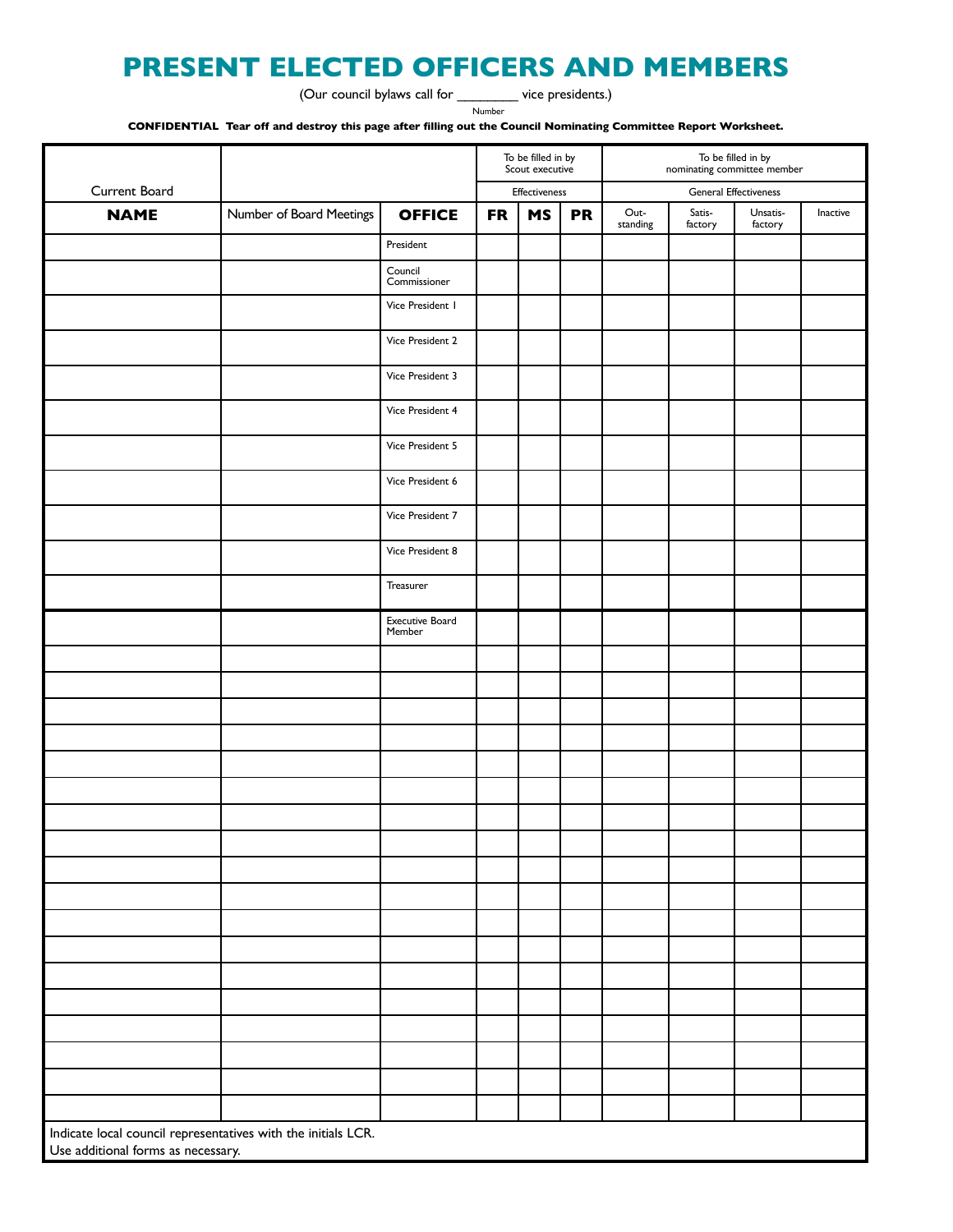# **REPORT OF COUNCIL NOMINATING COMMITTEE**

To be submitted at the annual business meeting of the council to be held at:

| Pl <sub>2</sub><br>____ | nı | $\sim$ |
|-------------------------|----|--------|
|                         |    |        |

Address

All individuals listed below should be interviewed personally to determine their availability and willingness to serve prior to the submission of this report.

# **COUNCIL MEMBERS AT LARGE**

(Include all people nominated as executive board members.) (Note: Chartered organization representatives must be in the majority.)

Number of chartered organization representatives: \_\_\_\_\_\_\_\_\_ as of date\_\_\_\_

Therefore, the maximum number of council members at large to be nominated is

|                                                                                                                                                                                                                                                                                                                                                                                                                | 26.                                                                                                                                                                                                                                                                                                                                                                                                                                                                                                                                   | 51.                                            |
|----------------------------------------------------------------------------------------------------------------------------------------------------------------------------------------------------------------------------------------------------------------------------------------------------------------------------------------------------------------------------------------------------------------|---------------------------------------------------------------------------------------------------------------------------------------------------------------------------------------------------------------------------------------------------------------------------------------------------------------------------------------------------------------------------------------------------------------------------------------------------------------------------------------------------------------------------------------|------------------------------------------------|
| 2. $\overline{\phantom{a}}$                                                                                                                                                                                                                                                                                                                                                                                    | 27.                                                                                                                                                                                                                                                                                                                                                                                                                                                                                                                                   | $52. \underline{\hspace{2cm}}$                 |
|                                                                                                                                                                                                                                                                                                                                                                                                                | $28.$                                                                                                                                                                                                                                                                                                                                                                                                                                                                                                                                 | 53.                                            |
| 4.                                                                                                                                                                                                                                                                                                                                                                                                             | 29.                                                                                                                                                                                                                                                                                                                                                                                                                                                                                                                                   |                                                |
|                                                                                                                                                                                                                                                                                                                                                                                                                |                                                                                                                                                                                                                                                                                                                                                                                                                                                                                                                                       |                                                |
| 6. $\overline{\phantom{a}}$                                                                                                                                                                                                                                                                                                                                                                                    | 31.                                                                                                                                                                                                                                                                                                                                                                                                                                                                                                                                   | 56.                                            |
| 7.                                                                                                                                                                                                                                                                                                                                                                                                             | $\begin{tabular}{c} 32. & \begin{tabular}{@{}c@{}} \textbf{1} & \textbf{2} & \textbf{3} & \textbf{4} & \textbf{5} & \textbf{5} & \textbf{6} & \textbf{6} & \textbf{6} & \textbf{6} & \textbf{6} & \textbf{6} & \textbf{6} & \textbf{6} & \textbf{6} & \textbf{6} & \textbf{6} & \textbf{6} & \textbf{6} & \textbf{6} & \textbf{6} & \textbf{6} & \textbf{6} & \textbf{6} & \textbf{6} & \textbf{6} & \textbf{6} & \textbf{6}$                                                                                                         |                                                |
|                                                                                                                                                                                                                                                                                                                                                                                                                | $\begin{array}{c} \n \textbf{33.} \quad \textbf{---} \quad \textbf{---} \quad \textbf{---} \quad \textbf{---} \quad \textbf{---} \quad \textbf{---} \quad \textbf{---} \quad \textbf{---} \quad \textbf{---} \quad \textbf{---} \quad \textbf{---} \quad \textbf{---} \quad \textbf{---} \quad \textbf{---} \quad \textbf{---} \quad \textbf{---} \quad \textbf{---} \quad \textbf{---} \quad \textbf{---} \quad \textbf{---} \quad \textbf{---} \quad \textbf{---} \quad \textbf{---} \quad \textbf{---} \quad \textbf{---} \quad \$ |                                                |
|                                                                                                                                                                                                                                                                                                                                                                                                                | $\begin{array}{c} \n \textbf{34.} \quad \textbf{---} \quad \textbf{---} \quad \textbf{---} \quad \textbf{---} \quad \textbf{---} \quad \textbf{---} \quad \textbf{---} \quad \textbf{---} \quad \textbf{---} \quad \textbf{---} \quad \textbf{---} \quad \textbf{---} \quad \textbf{---} \quad \textbf{---} \quad \textbf{---} \quad \textbf{---} \quad \textbf{---} \quad \textbf{---} \quad \textbf{---} \quad \textbf{---} \quad \textbf{---} \quad \textbf{---} \quad \textbf{---} \quad \textbf{---} \quad \textbf{---} \quad \$ |                                                |
| 10.                                                                                                                                                                                                                                                                                                                                                                                                            | 35.                                                                                                                                                                                                                                                                                                                                                                                                                                                                                                                                   | $60.$                                          |
| $11.$ <u>The contract of the contract of the contract of the contract of the contract of the contract of the contract of the contract of the contract of the contract of the contract of the contract of the contract of the co</u>                                                                                                                                                                            |                                                                                                                                                                                                                                                                                                                                                                                                                                                                                                                                       |                                                |
| $12.$                                                                                                                                                                                                                                                                                                                                                                                                          | $\begin{tabular}{c} 37. & \begin{tabular}{@{}c@{}} \textbf{1} & \textbf{2} & \textbf{3} & \textbf{4} & \textbf{5} & \textbf{5} & \textbf{6} & \textbf{6} & \textbf{6} & \textbf{6} & \textbf{6} & \textbf{6} & \textbf{6} & \textbf{6} & \textbf{6} & \textbf{6} & \textbf{6} & \textbf{6} & \textbf{6} & \textbf{6} & \textbf{6} & \textbf{6} & \textbf{6} & \textbf{6} & \textbf{6} & \textbf{6} & \textbf{6} & \textbf{6}$                                                                                                         | 62.                                            |
| $13.$ $\frac{13.}{2}$ $\frac{13.}{2}$ $\frac{13.}{2}$ $\frac{13.}{2}$ $\frac{13.}{2}$ $\frac{13.}{2}$ $\frac{13.}{2}$ $\frac{13.}{2}$ $\frac{13.}{2}$ $\frac{13.}{2}$ $\frac{13.}{2}$ $\frac{13.}{2}$ $\frac{13.}{2}$ $\frac{13.}{2}$ $\frac{13.}{2}$ $\frac{13.}{2}$ $\frac{13.}{2}$ $\frac{13.}{2}$                                                                                                          |                                                                                                                                                                                                                                                                                                                                                                                                                                                                                                                                       | 63.                                            |
| 4.<br><u> 1980 - Johann Barbara, martin amerikan basar da</u>                                                                                                                                                                                                                                                                                                                                                  | $\begin{tabular}{c} 39. & \begin{tabular}{@{}c@{}} \textbf{1} & \textbf{2} & \textbf{3} & \textbf{4} & \textbf{5} & \textbf{5} & \textbf{6} & \textbf{6} & \textbf{6} & \textbf{6} & \textbf{6} & \textbf{6} & \textbf{6} & \textbf{6} & \textbf{6} & \textbf{6} & \textbf{6} & \textbf{6} & \textbf{6} & \textbf{6} & \textbf{6} & \textbf{6} & \textbf{6} & \textbf{6} & \textbf{6} & \textbf{6} & \textbf{6} & \textbf{6}$                                                                                                         |                                                |
| 15.                                                                                                                                                                                                                                                                                                                                                                                                            | $40.$                                                                                                                                                                                                                                                                                                                                                                                                                                                                                                                                 | $65. \qquad \qquad \overbrace{\hspace{2.5cm}}$ |
| $\begin{picture}(20,10) \put(0,0){\vector(1,0){100}} \put(15,0){\vector(1,0){100}} \put(15,0){\vector(1,0){100}} \put(15,0){\vector(1,0){100}} \put(15,0){\vector(1,0){100}} \put(15,0){\vector(1,0){100}} \put(15,0){\vector(1,0){100}} \put(15,0){\vector(1,0){100}} \put(15,0){\vector(1,0){100}} \put(15,0){\vector(1,0){100}} \put(15,0){\vector(1,0){100}} \$                                            | 41.                                                                                                                                                                                                                                                                                                                                                                                                                                                                                                                                   |                                                |
| 17.                                                                                                                                                                                                                                                                                                                                                                                                            |                                                                                                                                                                                                                                                                                                                                                                                                                                                                                                                                       | $67.$                                          |
| $18. \qquad \qquad 18. \qquad \qquad 18. \qquad \qquad 18. \qquad \qquad 18. \qquad \qquad 18. \qquad \qquad 18. \qquad \qquad 18. \qquad \qquad 18. \qquad \qquad 18. \qquad \qquad 18. \qquad \qquad 18. \qquad \qquad 18. \qquad \qquad 18. \qquad \qquad 18. \qquad \qquad 18. \qquad \qquad 18. \qquad \qquad 18. \qquad \qquad 18. \qquad \qquad 18. \qquad \qquad 18. \qquad \qquad 18. \qquad \qquad $ | 43.                                                                                                                                                                                                                                                                                                                                                                                                                                                                                                                                   |                                                |
| 19.                                                                                                                                                                                                                                                                                                                                                                                                            | 44.                                                                                                                                                                                                                                                                                                                                                                                                                                                                                                                                   | 69.                                            |
| $20.$                                                                                                                                                                                                                                                                                                                                                                                                          | $\begin{array}{c} \n \textbf{45.} \quad \textbf{---} \quad \textbf{---} \quad \textbf{---} \quad \textbf{---} \quad \textbf{---} \quad \textbf{---} \quad \textbf{---} \quad \textbf{---} \quad \textbf{---} \quad \textbf{---} \quad \textbf{---} \quad \textbf{---} \quad \textbf{---} \quad \textbf{---} \quad \textbf{---} \quad \textbf{---} \quad \textbf{---} \quad \textbf{---} \quad \textbf{---} \quad \textbf{---} \quad \textbf{---} \quad \textbf{---} \quad \textbf{---} \quad \textbf{---} \quad \textbf{---} \quad \$ |                                                |
| $21.$                                                                                                                                                                                                                                                                                                                                                                                                          | $\begin{array}{c c c c c c} \hline \textbf{46.} & \textcolor{red}{\textbf{18.8}} & \textbf{19.9} & \textbf{19.9} & \textbf{19.9} & \textbf{19.9} & \textbf{19.9} & \textbf{19.9} & \textbf{19.9} & \textbf{19.9} & \textbf{19.9} & \textbf{19.9} & \textbf{19.9} & \textbf{19.9} & \textbf{19.9} & \textbf{19.9} & \textbf{19.9} & \textbf{19.9} & \textbf{19.9} & \textbf{1$                                                                                                                                                         |                                                |
| $22.$                                                                                                                                                                                                                                                                                                                                                                                                          | 47.                                                                                                                                                                                                                                                                                                                                                                                                                                                                                                                                   | $72.$                                          |
| 23.                                                                                                                                                                                                                                                                                                                                                                                                            |                                                                                                                                                                                                                                                                                                                                                                                                                                                                                                                                       | $73.$                                          |
| 24.                                                                                                                                                                                                                                                                                                                                                                                                            | 49.                                                                                                                                                                                                                                                                                                                                                                                                                                                                                                                                   | 74.                                            |
| 25.                                                                                                                                                                                                                                                                                                                                                                                                            | 50.                                                                                                                                                                                                                                                                                                                                                                                                                                                                                                                                   | 75.                                            |

## **ASSOCIATE MEMBERS**

#### **HONORARY MEMBERS**

 $\mathcal{L}_{\text{max}}$  . The set of  $\mathcal{L}_{\text{max}}$ 

#### **ADVISORY MEMBERS\***

 $*$  if council by laws call for advisory council, add this item to nominating committee responsibility.